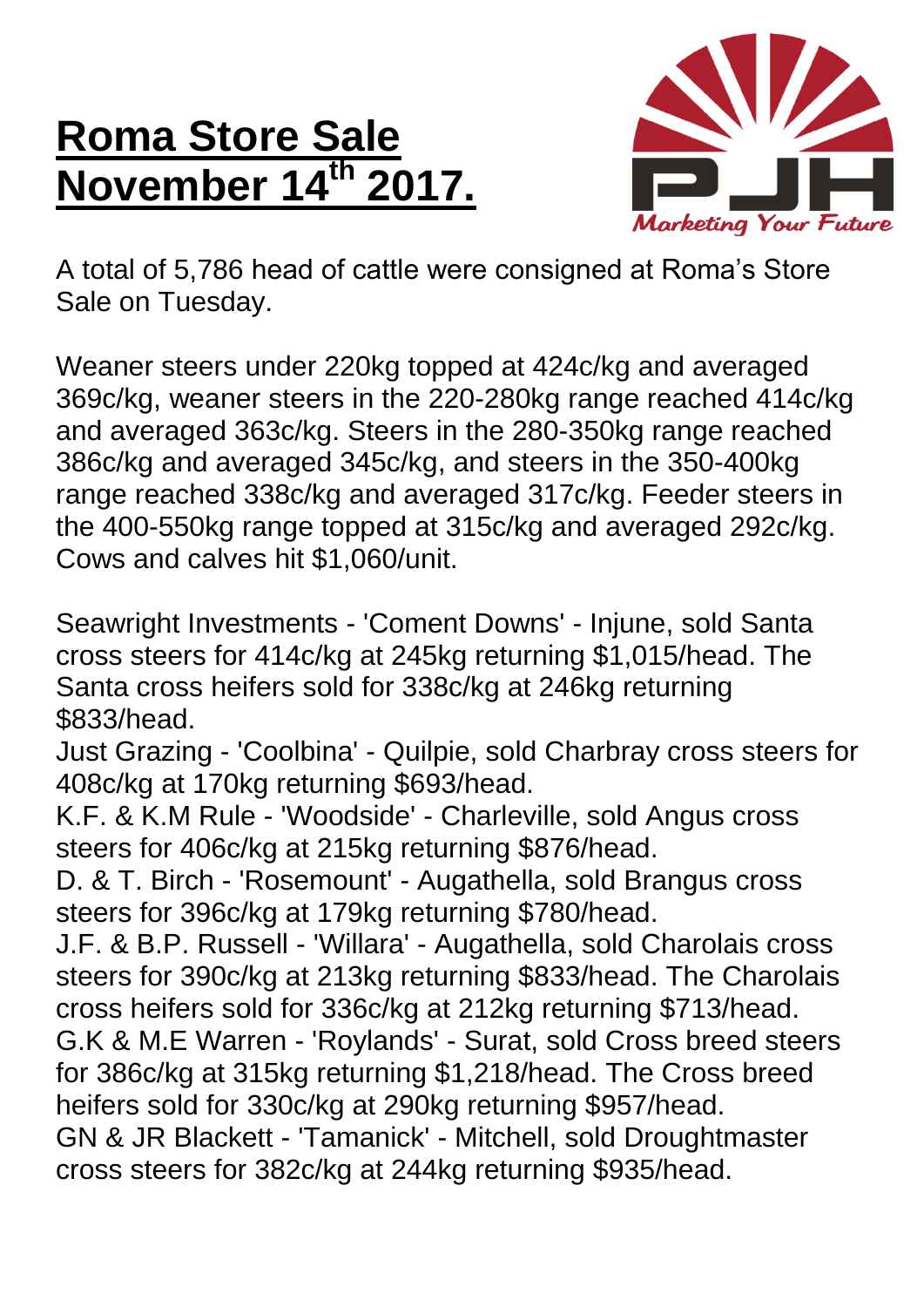Skew QLD Pty Ltd - 'Ravenscourt' - Charleville, sold Charolais steers for 368c/kg at 285kg returning \$1,049/head. The Charolais heifers sold for 326c/kg at 256kg returning \$836/head.

Laurie Sheahan - 'Mineroo' - Roma, sold Hereford cross steers for 344c/kg at 311kg returning \$1,072/head. The Hereford cross heifers sold for 334c/kg at 290kg returning \$970/head.

Howson Family Trust - 'Tregarthyn' - Miles, sold Hereford cross steers for 342c/kg at 272kg returning \$933/head. The Cross breed heifers sold for 322c/kg at 260kg returning \$837/head. M & K Hudson - 'Tongy' - Mitchell, sold Cross breed steers for 334c/kg at 357kg returning \$1,193/head.

LJ & SG Hanna - 'Terrarara' - Mitchell, sold Santa steers for 332c/kg at 396kg returning \$1,317/head. The Santa heifers sold for 310c/kg at 273kg returning \$846/head.

K.A. & J.J. Jamieson - 'Grafton Terrace' - Roma, sold Santa steers for 319c/kg at 372kg returning \$1,188/head.

L.A. & G.A. Sellars - 'Montana' - Injune, sold Droughtmaster cross steers for 317c/kg at 356kg returning \$1,131/head.

CJ Melcer - 'Sorries' - Roma, sold Charbray cross steers for 314c/kg at 451kg returning \$1,418/head. The Charbray cross heifers sold for 294c/kg at 416kg returning \$1,225/head.

Heifers under 220kg topped at 359c/kg and averaged 316c/kg, while heifers in the 220-280kg range topped at 338c/kg and averaged 315c/kg. Heifers in the 280-350kg range topped at 334c/kg, averaging 294c/kg. Heifers in the 350-450kg range topped at 300c/kg, averaging 281c/kg.

WD & JE Purcell - 'Bridgeman Downs' - Roma, sold Angus heifers for 338c/kg at 234kg returning \$793/head. S. & R. White Family Trust - 'Tarree Bar' - Roma, sold Angus cross heifers for 324c/kg at 296kg returning \$961/head. PJ & ME Brennan - 'For Far' - Mitchell, sold Charolais cross heifers for 340c/kg at 185kg returning \$631/head.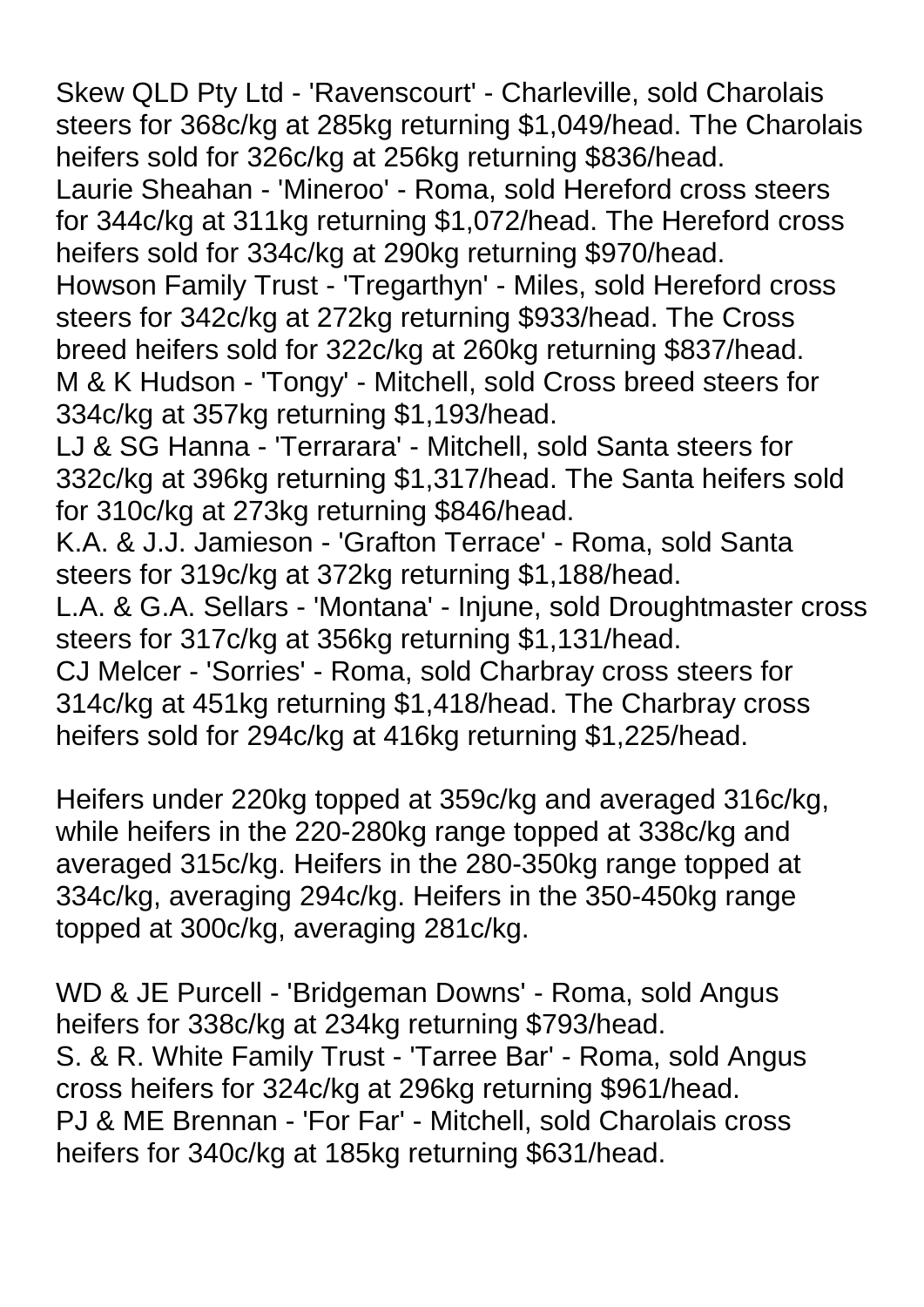Ularunda Grazing - 'Ularunda' - Morven, sold Angus cross heifers for 328c/kg at 197kg returning \$648/head. Bangor Cattle Co P/L - 'Bangor' - Mungallala, sold Charolais cross heifers for 318c/kg at 276kg returning \$879/head. C. & D. Gauld - 'Bethlee' - Drillham, sold Santa heifers for 306c/kg at 336kg returning \$1,029/head. Kooroowatha Cotton P/L - 'Balcondo' - Condamine, sold Angus cross heifers for 286c/kg at 375kg returning \$1,075/head.

Cows in the 300-400kg range reached 229c/kg and averaged 194c/kg, while cows in the 400kg-500kg range reached 240c/kg and averaged 214c/kg. Cows over 500kg topped at 265c/kg, averaging 233c/kg.

Elrose Family Trust - 'Elrose Station' - Boulia, sold Charbray cross cows for 249c/kg at 577kg returning \$1,439/head. CA Crozier & TF Rule - 'Manning' - Tambo, sold Brahman cross cows for 247c/kg at 568kg returning \$1,405/head.

Bulls under 400kg topped at 400c/kg and averaged 314c/kg, while bulls in the 400-600kg range topped at 298c/kg and averaged 259c/kg. Bulls over 600kg topped at 284c/kg, averaging 259c/kg.

## *PJH sell 1 st position next week.*

*Please be aware that all cattle being sold must be accompanied by a National Cattle Health Declaration as well as NVD.*